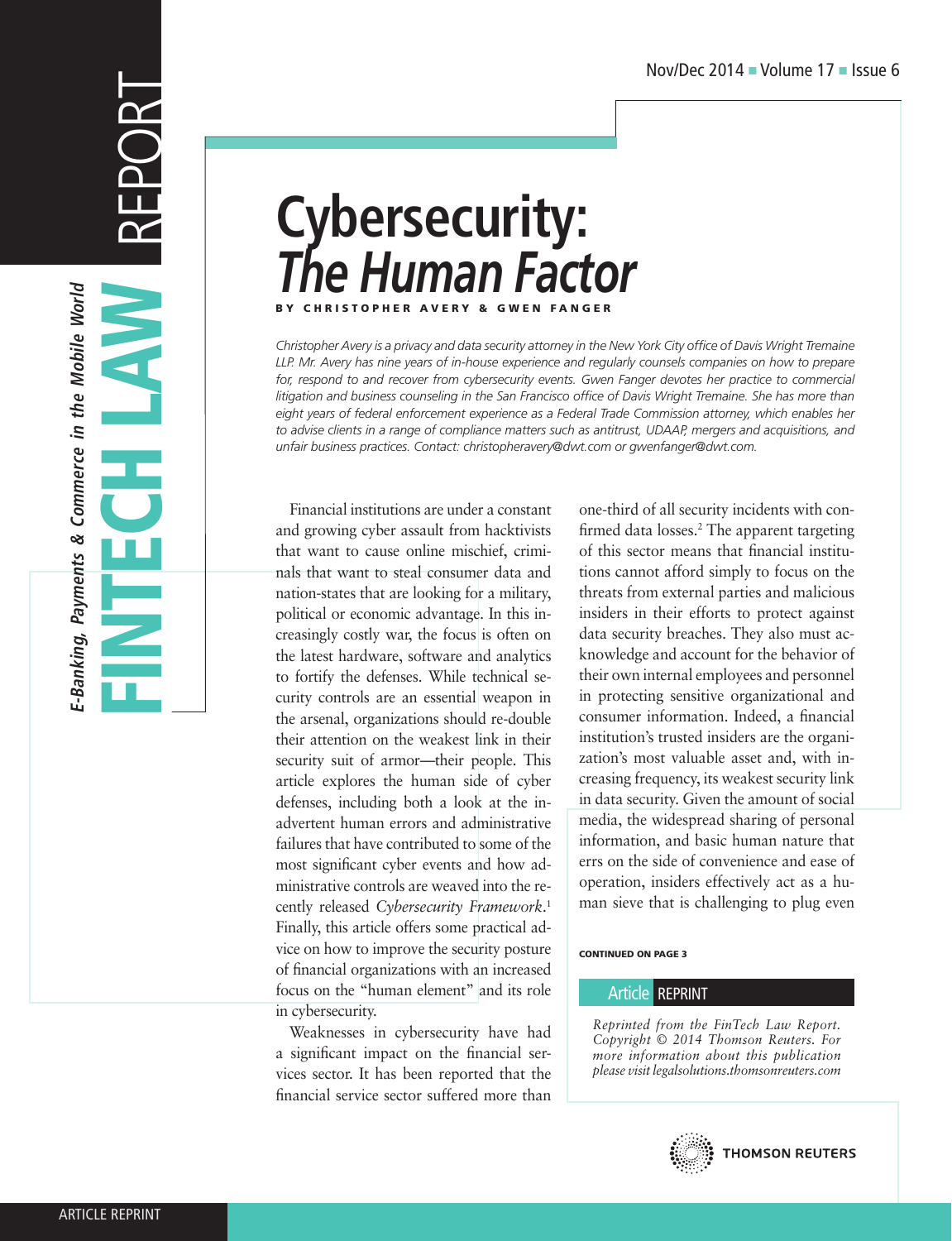*© 2014 Thomson Reuters. This publication was created to provide you with accurate and authoritative information concerning the subject matter covered, however it may not necessarily have been prepared by persons licensed to practice law in a particular jurisdiction. The publisher is not engaged in rendering legal or other professional advice, and this publication is not a substitute for the advice of an attorney. If you require legal or other expert advice, you should seek the services of a competent attorney or other professional.* 

*For authorization to photocopy, please contact the Copyright Clearance Center at 222 Rosewood Drive, Danvers, MA 01923, USA (978) 750-8400; fax (978) 646-8600 or West's Copyright Services at 610 Opperman Drive, Eagan, MN 55123, fax (651)687-7551. Please outline the specific material involved, the number of copies you wish to distribute and the purpose or format of the use.* 

*For subscription information, please contact the publisher at: west.legalworkspublications@thomson.com*

#### **Editorial Board**

**EDITOR-IN-CHIEF: GREGG WIRTH** Legal Insights & Analytics Thomson Reuters

**CHAIRMAN: DUNCAN B. DOUGLASS** Partner & Head, Payment Systems Practice Alston & Bird LLP Atlanta, GA

**MEMBERS: DAVID L. BEAM** Partner

K & L Gates LLP Washington, DC **ROLAND E. BRANDEL**

Senior Counsel Morrison & Foerster LLP San Francisco, CA

**RUSSELL J. BRUEMMER** Partner & Chair, Financial Institutions Practice Wilmer Hale LLP Washington, DC

#### **Fintech Law Report**

West LegalEdcenter 610 Opperman Drive Eagan, MN 55123

One Year Subscription = 6 Issues = \$752.04 (ISSN#: XXXX) © 2014 Thomson Reuters

**ELLEN D'ALELIO** Of Counsel Steptoe & Johnson Washington, DC

**CHRIS DANIEL** Partner & Chair, Payment Systems Practice Paul Hastings LLP Atlanta, GA

**RICHARD FRAHER** VP & Counsel to the Retail Payments Office Federal Reserve Bank Atlanta, GA

**GRIFF GRIFFIN** Partner Sutherland Asbill & Brennan LLP Atlanta, GA

**PAUL R. GUPTA** Partner DLA Piper LLP New York, NY

**ROB HUNTER** Executive Managing Director & Deputy General Counsel The Clearing House Winston-Salem, NC

**SYLVIA KHATCHERIAN** Managing Director Legal Department Morgan Stanley

**MICHAEL H. KRIMMINGER** Partner Cleary, Gottlieb, Steen & Hamilton Washington, DC

**ANDREW OWENS** Partner Davis Wright Tremaine New York, NY

**JANE E. LARIMER** Exec VP & General Counsel NACHA—The Electronic Payments Assoc Herndon, VA

**KELLY MCNAMARA CORLEY** Sr VP & General Counse Discover Financial Services Chicago, ILL

**VERONICA MCGREGOR** Partner Hogan Lovells US LLP San Francisco, CA

**C.F. MUCKENFUSS III** Partner Gibson, Dunn & Crutcher LLP

Washington, DC **R. JASON STRAIGHT** Sr VP & Chief Privacy Officer

UnitedLex New York, NY **DAVID TEITALBAUM**

Partner Sidley Austin LLP Washington, DC

**RICHARD M. WHITING** Executive Director & General Counsel The Financial Services Roundtable Washington, DC

**DAMIER XANDRINE** Senior Counse Wells Fargo & Co San Francisco, CA

For authorization to photocopy, please contact the Copyright Clearance Center at 222 Rosewood Drive, Danvers, MA 01923, USA (978) 750-8400; fax (978) 646-8600 or West's Copyright Services at 610 Opperman Drive, Eagan, MN 55123, fax (651) 687-7551. Please outline the specific material involved, the number of copies you wish to distribute and the purpose or format of the use.

This publication was created to provide you with accurate and authoritative information concerning the subject matter covered. However, this publication was not necessarily prepared by persons licensed to practice law in a particular jurisdication. The publisher is not engaged in rendering legal or other professional advice, and this publication is not a substitute for the advice of an attorney. If you require legal or other expert advice, you should seek the services of a competent attorney or other professional.

Copyright is not claimed as to any part of the original work prepared by a United States Government officer or employee as part of the person's official duties.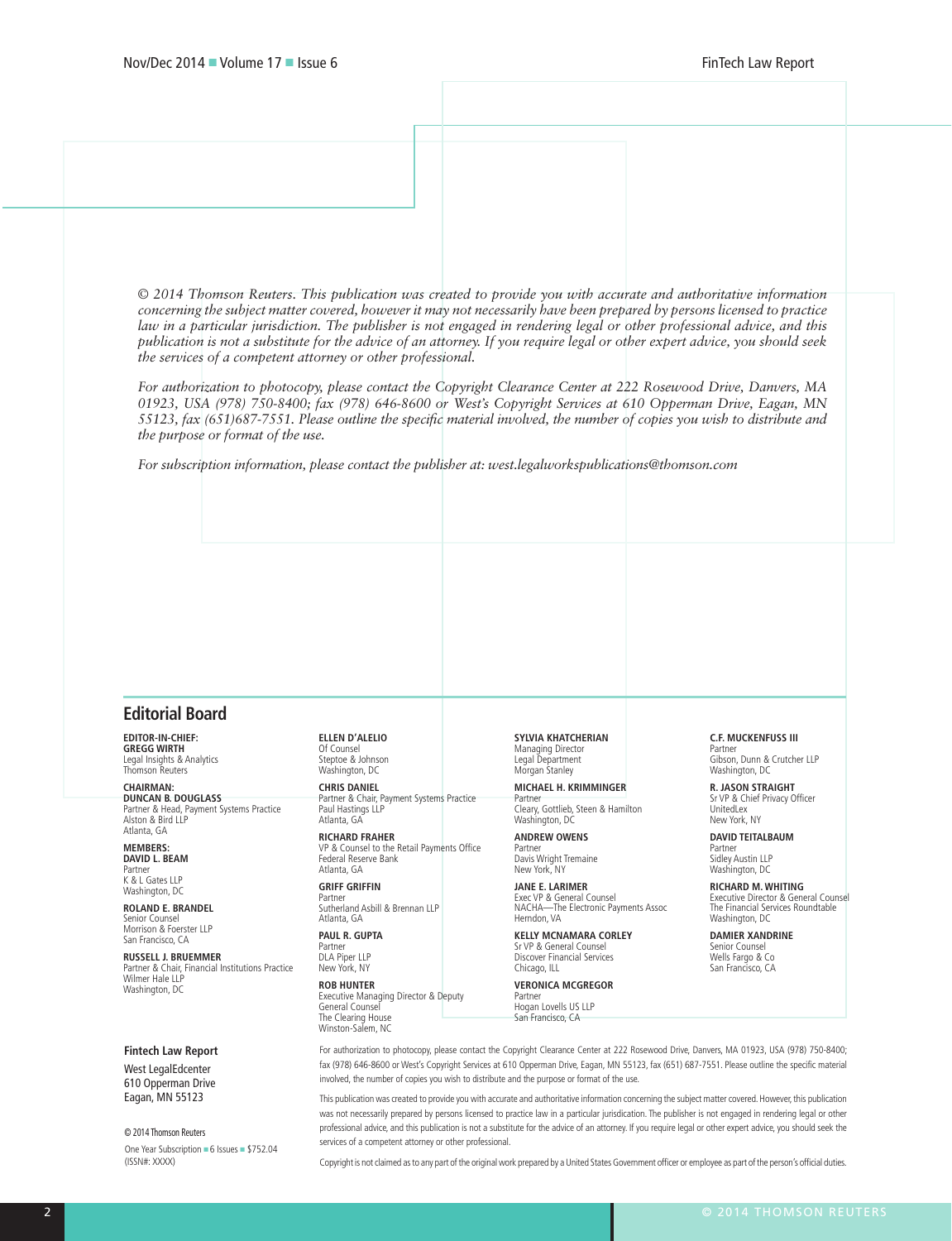#### CONTINUED FROM PAGE 1

with the most high-tech security. As a result, employees, contractors, and vendors increasingly represent potential entry points for cyberattacks. However, that could be mitigated by accounting for the realities of human behavior and focusing on the function of internal employees and related personnel when implementing administrative security controls.

# **Who Are the Insiders and What Threat Do They Pose?**

 "Insiders" include current or former employees, contractors or other vendors and service providers that an institution allows on its premises or access to its computing resources for legitimate, business purposes. They also include anyone allowed to establish a trusted connection from outside of an institution's parameters or control. Given the broad spectrum of those who an institution allows access but often has different levels of control over, risks arise with respect to creating and enforcing security measures that protect against the failings of basic human nature in these non-malicious insiders. Ultimately, no matter how much infrastructure or technology a company invests in, it is only as strong as its own people who are the first (and arguably most important) level of defense against the more routine, basic cyberattacks on financial institutions and other businesses.

The burden to protect consumer and financial data falls squarely on the shoulders of the institution that collects or maintains such data. This responsibility is substantial and can be exceedingly expensive both in the cost of creating and maintaining an infrastructure and data security program and also in paying for damages after a breach occurs. The Ponemon Institute's *2014 Cost of Data Breach Study* found that the average cost for each lost or stolen record containing sensitive information was \$201 per record.3 The federal government expects businesses to bear this expense and implement "reasonable" data security measures to protect the information. The challenge, however, is to provide adequate security given the variable that businesses cannot simply pay money to fix—human behavior.4 Thus, the issue arises as to whether "reasonable" security measures now must include

some effort to address weaknesses in human behavior among insiders.

For example, the Federal Trade Commission (FTC), which enforces consumer protection laws, investigates privacy breaches to determine "whether a company's data security measures are reasonable and appropriate in light of the sensitivity and volume of consumer information it holds, the size and complexity of its data operations, and the cost of available tools to improve security and reduce vulnerabilities."5 The FTC's standard does not expressly mandate certain elementary security conditions—such as password requirements—but failure to do so likely would raise concern. By way of illustration, the FTC obtained a consent order against a retailer arising from a data breach affecting tens of millions of payment cards for failure to "provide reasonable and approximate security for personal information on its networks" where it, among other things, "did not require network administrators and other users to use strong passwords or to use different passwords to access different programs, computers, and networks."6 A security program that did not include specific measures that would help mitigate human error would unlikely be considered "reasonable" in light of a resulting breach.

Other recent data breaches illustrate how attackers continue to benefit from a company's own insiders' weaknesses, particularly employees and third-party vendors. Insider behavior—even if inadvertent—puts companies at risk from even unsophisticated plots to steal financial and consumer information.

Unauthorized employee access to or use of information has contributed a number of recent data security breaches. For example, AT&T Inc. recently informed consumers that it had encountered a data breach last August affecting about 1,600 customers.7 AT&T disclosed that an employee had improperly accessed customer data and may have obtained account information, including driver's license and Social Security numbers.<sup>8</sup>

Similarly, unsecured access by third parties also has been the source of data security glitches. In a recent data breach affecting sandwich maker Jimmy John's Franchise, LLC, hackers purportedly compromised consumer credit and debit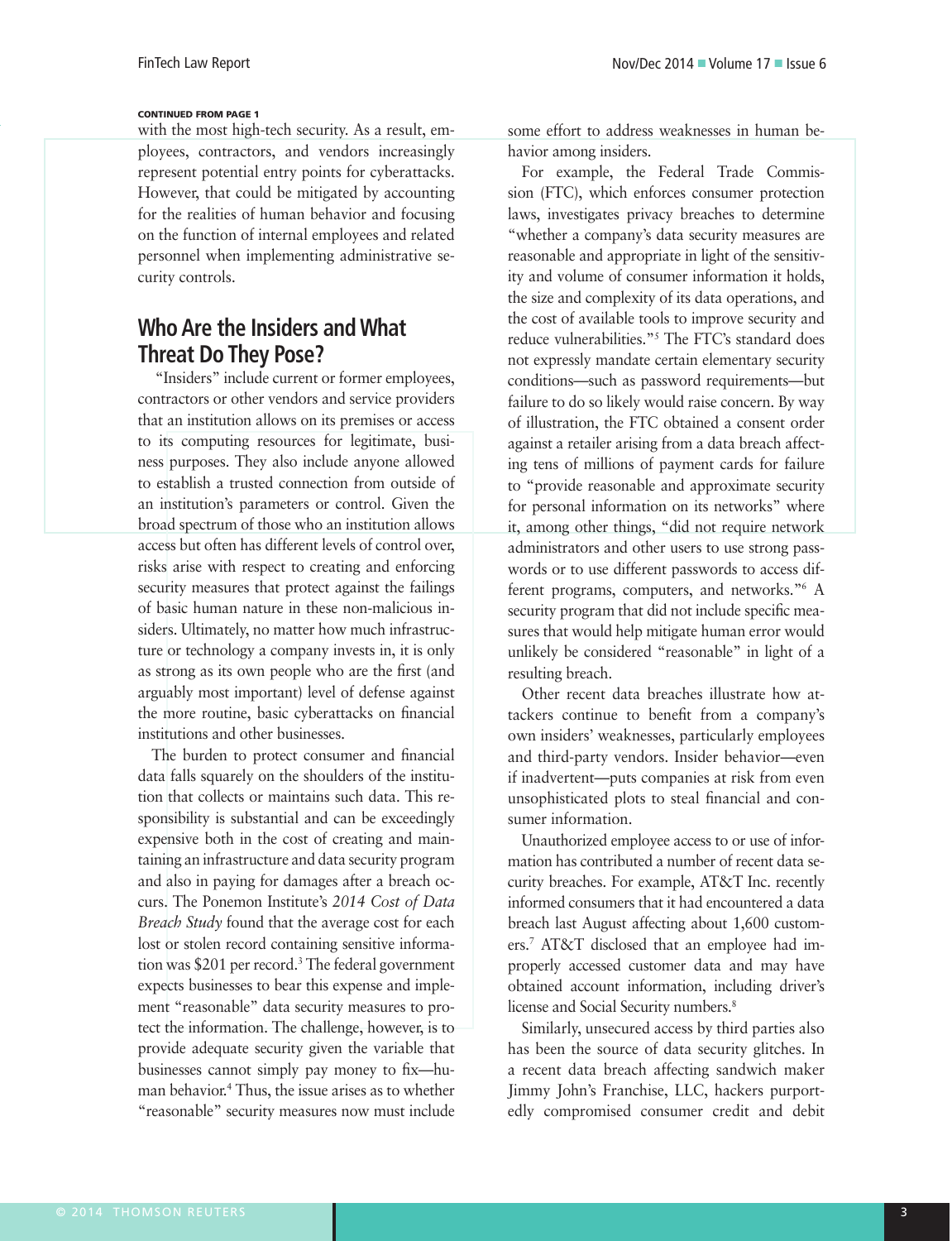card data between June and September at some of Jimmy John's company-owned stores and franchised locations.9 According to Jimmy John's, its investigation determined that an "intruder" was able to remotely access point-of-sale systems by using stolen third-party log-in credentials from one of Jimmy John's point-of-sale vendors.10 Likewise, International DairyQueen, Inc. suffered a data breach related to its insiders.<sup>11</sup> In October, hackers reportedly installed malware on Dairy-Queen systems by using "compromised account credentials" from a third-party vendor.<sup>12</sup>

A third-party weakness in the insider chain also served as the focal point of a data breach at Goodwill Industries International, Inc. Goodwill announced that between February 10, 2013 and August 14, 2014, malware installed a third-party vendor's systems compromised certain of its customers' payment card information.<sup>13</sup> Although Goodwill determined that there was no malware installed on any of its internal systems, the attack nevertheless impacted 20 of its members, or about 10% of all of its stores, that used the same thirdparty credit card processor on which the malware was installed.14

Financial institutions risk unauthorized access to their systems as a result of weak insider behavior as well. In early October, JPMorgan Chase & Co. notified the Securities and Exchange Commission (SEC) that it believed a data breach impacted 76 million households and seven million small businesses in June and July of this year, which compromised its "user contact information."15 Hackers apparently accessed the bank's computer systems and servers after having obtained a list of applications and programs that ran on the bank's computers and used it to access the bank's systems through a vulnerable entry point.<sup>16</sup> Here, an employee's personal laptop reportedly served as the access point on which the hackers installed malicious software that allowed access into JPMorgan's network.17

# **How Can the NIST Framework be Applied to Insider Threats?**

In February, the National Institute of Standards and Technology (NIST) released its inaugural

*Framework for Improving Critical Infrastructure Cybersecurity* (Framework).18 As its name suggests, the Framework focuses specifically on cybersecurity related to "critical infrastructure." The executive order that mandated the creation of the Framework defines "critical infrastructure" as those "systems and assets, whether physical or virtual, so vital to the United States that the incapacity or destruction of such systems and assets would have a debilitating impact on security, national economic security, national public health or safety, or any combination of those matters."19 While many organizations or functions within the FinTech community do not fall within this narrow definition of "critical infrastructure", the Framework still provides a helpful reference for addressing cybersecurity risks. Specifically, the Framework's risk management approach and example controls can be used to evaluate and counteract the cyber threats caused by insiders.

## **Risk Management**

The voluntary Framework sets forth a flexible risk management methodology that can be used to evaluate the risks associated with cyber threats that are faced by FinTech organizations of varying sizes, risk profiles and complexities.<sup>20</sup> The Framework's approach is to identify those cyber threats that are applicable to the organization, assess the likelihood that each event will occur and the resulting harm, and then address those cyber threats based on the organization's self-selected risk tolerance. This approach is very likely similar to, if not the same as, the risk management methods that risk managers within FinTech organizations already use to assess financial, operational and other types of risks facing their organizations.

The Framework recognizes that cyber risk factors, including those associated with the cyber threats caused by non-malicious insiders, are unique to a particular organization and cannot be determined in a one-size-fitsall approach.21 This flexible approach allows FinTech organizations to address and respond to cyber risks in different ways that are compatible with their different sizes, complexities, resources, and risk tolerances. With respect to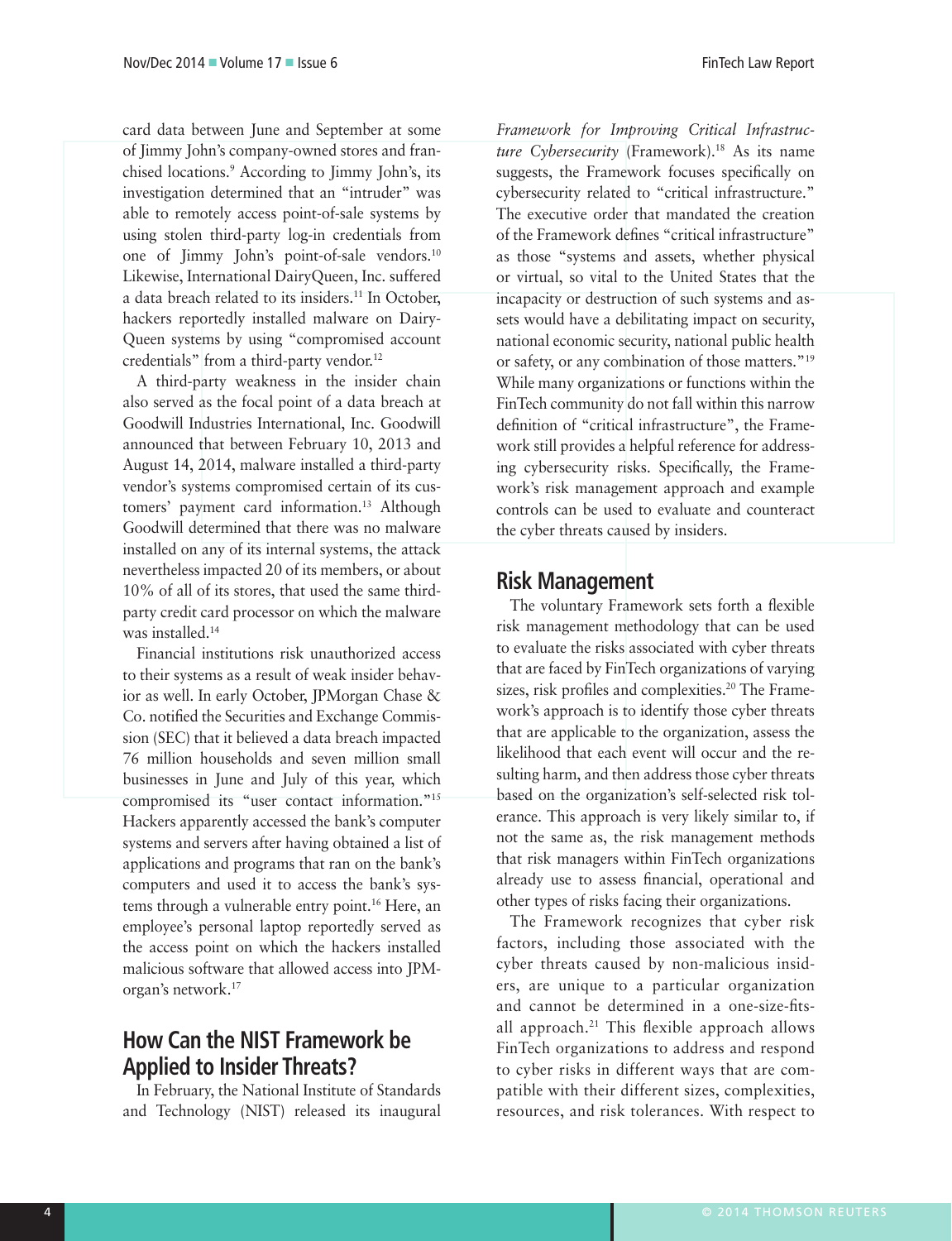the insider threat, the uniqueness is caused in part because FinTech organizations have different types and numbers of employees, utilize contractors in different ways to fill various internal functions, and have varied supply chains that collectively create a risk profile that is unique to each organization.

The first step in conducting the risk assessment is to identify those cyber threats that are pertinent to the organization. When applied to the insider threat, each organization has to first discover and then catalog those insider threats that are relevant to them. This discovery process usually starts with evaluating the number, type and location of all insiders—both internal employees and external contractors. It is important to understand how these insiders interact with the organization's systems and data. For example, can they install unapproved software on their organization-issued computers or connect to the network using their personal devices? Within many organizations a natural insider hierarchy will be present. There will be a small number of insiders at the top of the pyramid that have privileged access to mission critical systems and the organization's most sensitive data. These trusted insiders, like system administrators and senior management, also are the most likely to have the most flexibility to circumvent security controls and often are subject to the least routine security monitoring. Given the different degrees of access, different types of insiders will present different types of risks. Since "insiders" also include individuals outside an organization, ways in which vendors and suppliers could negatively impact system security should be considered. For example, it is unlikely that prior to the breach of the vendor that processed credit card information for certain Goodwill members, Goodwill would have anticipated that the source vulnerability would have been caused by malware on its third-party vendor's systems.

Then, once that assessment is done and based on this risk profile, the organization needs to determine the probability that any one of these insider risks will arise and, if it arises, what kind and amount of harm it will cause. Past incidents within an organization and within a sector are good indicators of the likelihood that a particular threat will present itself. Other types of common threats—lost devices, phishing emails, writtendown password—are all almost guaranteed to happen in any sizeable organization. With respects to quantifying the harm, remember, that it should not be limited to financial harm. Consideration also should be paid to the operational impact, damage to reputation, loss of good will, and other forms of qualitative harm. In addition, security incidents also increase the occurrence of litigation, government action, negative media coverage, or other damaging events beyond direct financial harm. All of these adverse impacts of a potential security incident need to be considered in the risk analysis.

Finally, many organizations will then rank in order the various risks that they face based on the product of this probability score and the estimated harm level. Those incidents that are the most likely to occur and that could cause the most amount of harm rise to the top of the ranked list. A very harmful incident that is not likely to occur might be ranked below less harmful incidents that occur more frequently. This ranking can be helpful in comparing threats with varying degrees of likelihood and harm, and also for prioritizing those threats that, assuming limited resources, should be addressed first. There is one type of exception that should be noted: black swans.<sup>22</sup> There are some highly improbable security incidents that obtain a higher prioritization and get addressed even though they are very unlikely to occur because they could cause extremely negative impacts on an organization.

Finally, once the organization conducts a risk assessment, it can perform a gap assessment to determine whether they have sufficient administrative, technical and physical controls in place that effectively compensation for the identified risks.

# **Framework's Example Controls**

The Framework also provides an example set of controls that can be used to address cyber threats from insiders. These controls are organized into five functional groups: identify, protect, detect, respond and recover.<sup>23</sup> The administrative, physical and technical controls provided within the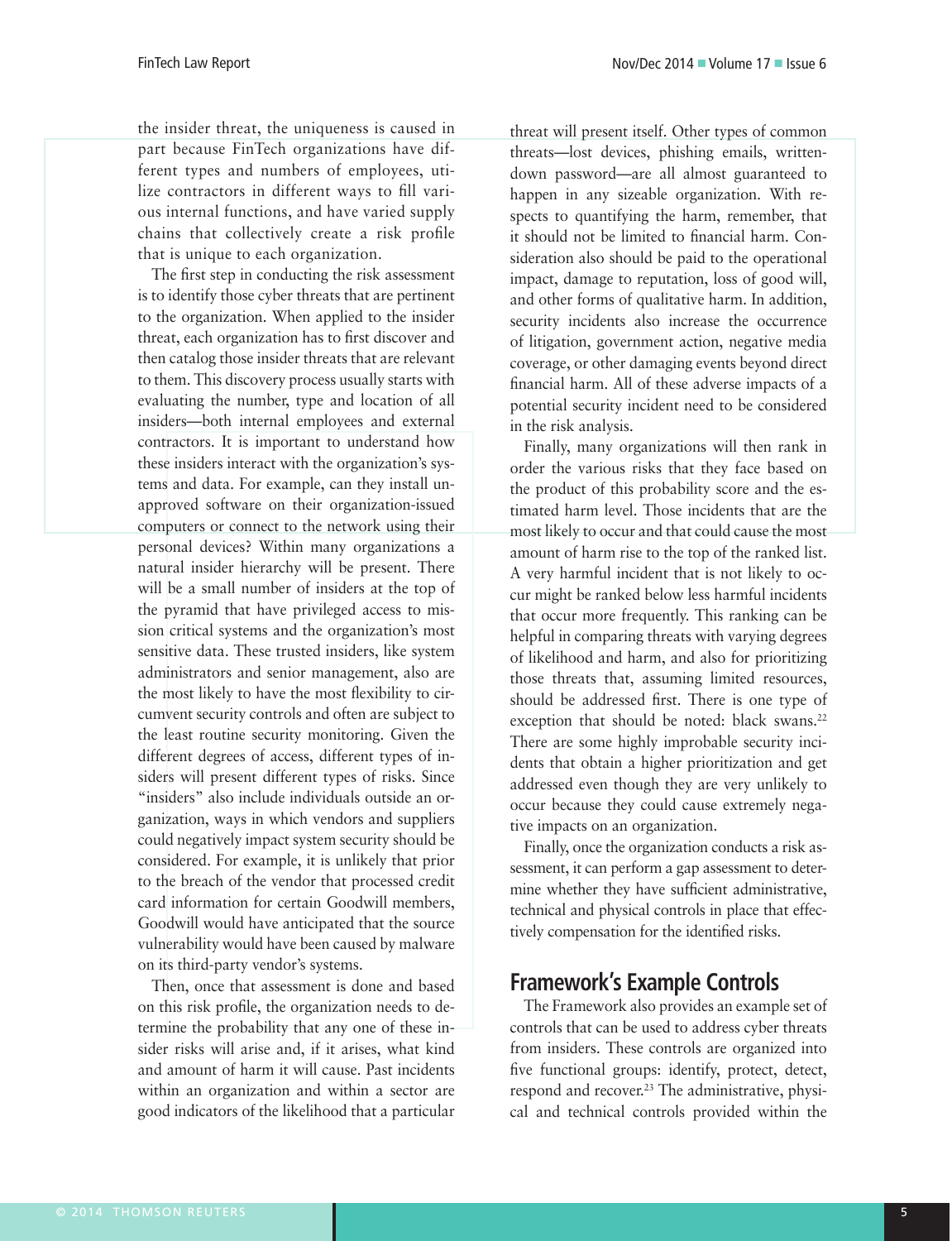Framework are not exhaustive or exclusive; they cannot be applied blindly, but are a helpful starting place for organizations that do not otherwise already have a security program that addresses insider cyber threats.<sup>24</sup> Within each function group, there are several categories of controls that are especially relevant to addressing the inadvertent or unintentional cyber threats caused by insiders.

## Business Environment

One of the most important activities an organization can perform is to thoroughly understand the contours of its environment.<sup>25</sup> Where the data is stored, what systems and applications are being used, and how individuals within and outside of the organization are interacting with systems and data. A common exercise is to map the flow of data through the point in time it is collected, where it is processed and stored, when and how it leaves the organization, and how it is securely destroyed. If an organization does not know what data it has and how that data is being used, then the organization cannot apply the appropriate security controls or, potentially, even know when a system has been compromised or data has been breached or removed.

For many organizations, their use of contractors and vendors also has a significant impact on their security posture. Just like an organization must understand its own systems, an organization also must understand the dependencies and contingencies created by external parties that connect into its systems or that supply its hardware or software. As demonstrated by the recent credit card breaches at Goodwill and DairyQueen, cyber attackers will look for and exploit an organization's weakest link, including those outside of it. Knowing and understanding the larger picture will allow security teams to implement those precautions that are appropriate across an organization's entire environment.

## Awareness and Training

The cliché is true, knowledge is power. Most insiders are well-intentioned and do not purposefully try to create security vulnerabilities for their organizations. However, if insiders do not understand what security threats can be avoided and how to utilize the security tools that exist within their organization, they will not be in a position to help their organization avoid or mitigate security threats.

The Framework's example controls make clear that *all* insiders need to be trained.<sup>26</sup> Importantly, this includes executives and outside vendors.<sup>27</sup> Attackers frequently target executives with spearphishing emails and other directed tactics because the attackers know that these insiders are often given broad (and unnecessary) access to many systems by default, frequently have very poor security hygiene and, unlike other lower-level employees, are not always subject to the same level of network surveillance or security controls.28 Just like internal employees, contractors and vendors also need adequate security training and awareness.29 To minimize the risk of co-employment issues, organizations often require vendors to represent that their security training satisfies a minimum standard or, alternatively, to deliver training to their own employees based on content developed by the organization.

The fact that all insiders need to be trained does not mean that they should all be trained on the same content or in the same way. Training should be based on the insiders' roles and responsibilities; for example, general security training should be different from the training provided to security personnel. Raising the security awareness of insiders is probably the quickest and most costeffective way to increase an organization's security posture. The following section provides some recommendations on how security training can be more effectively provided to all of an organization's insiders.

## Access Controls

One of the most common insider caused vulnerabilities that results in the loss of data is when the attacker takes advantage of network access rights granted to a legitimate user.<sup>30</sup> For example, compromising an administrator's network username and password, which already has the ability to access many different systems, or exploiting the organization's internal identity management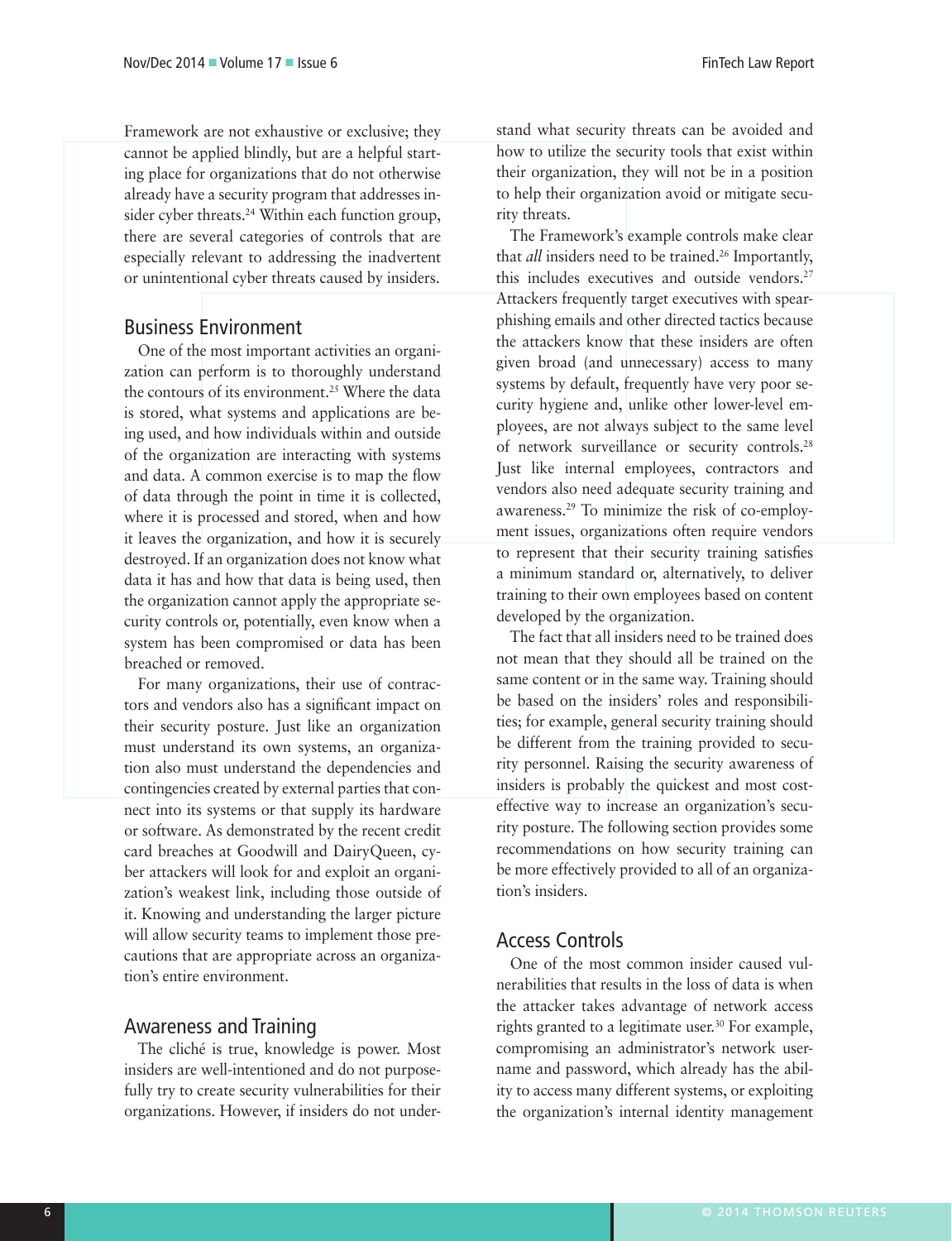systems to elevate the privileges of a lower-level employee's network username and password that have been compromised. An organization makes this type of attack even easier when it has not appropriately limited a user's access level based on the user's function and role within the organization and, thus, has given the user broad access by default. Once this type of username is compromised the attackers have immediate access to a wide range of systems.

The Framework provides example controls that address multiple aspects of network access. First, it includes example controls that recommend that local and remote access be actively managed by the organization and not set by default.<sup>31</sup> While organizations frequently pattern a new user's access rights based on an existing user, this can set a dangerous pattern of giving users access to systems based on convenience and not based on need. The example controls also recommend that organizations consider separating duties and segregating system access.32 Like the launch keys on nuclear submarines, it is increasingly common to require two independent passwords from different administrators before restricted systems can be used to take especially sensitive actions, like exporting large amounts of data or adding other administrative users. This helps to reduce risk because both of the separate passwords would have to be compromised before the attacker could take the action. Within a FinTech organization, this heightened level of access control may be appropriate for the encryption key management system or tokenization system that, if accessed, would allow an attacker to access the organization's most sensitive systems or data. This is not without costs; this type of dual key system adds complexity and additional time to any process that is dependent on getting both individuals to initiate the action.

Many organizations are also implementing physical and logical segmentation to those systems that have the highest risk, like those systems that maintain credit card data. Some FinTech organizations are building separate and discrete networks to make it more difficult for attackers to get access to these highly-restricted systems via compromising another part of the internal network. For instance, network segmentation is a recommended, but not a required, method to limit the scope of the Payment Card Industry Data Security Standard.<sup>33</sup> Many organizations are using segmentation to de-scope parts of their network and lower their compliance burden. However, a drawback to segmentation is that it can be very expensive to implement and it can cause additional operational complexities for systems and applications that were originally implemented on a flat network.

Lastly, the Framework recommends that an organization grant the lowest level of access by default and higher access only by exception after review and approval.<sup>34</sup> This "least privileges" approach is a common starting point because a user's internal access rights will often naturally increase over time. Access rights need to be reviewed periodically to ensure that the rights are still appropriate for the insider's position within the organization. This review is especially important and often overlooked when an individual changes roles within an organization.

## Data Security

The Framework, like many other security standards, puts a good deal of emphasis on applying security controls to the data itself so that the data is protected in storage and transit. The Framework avoids recommending or referencing any particular type of technology, but data security techniques like hashing, encryption and tokenization are being used by many FinTech organizations. These techniques help protect sensitive data, like payment information and passwords, while they are stored in or processed by internal systems.

The Framework recommends that organizations have formalized processes and procedures that address the removal, transfer and destruction of data.35 These points of transition—like when data is being moved between systems or when it is scheduled to be destroyed—are when the data is the most susceptible to compromise. This is because the data is commonly unshackled from the protections that were applied when the data was at-rest so that it can be processed or inspected. While many organizations readily see the need to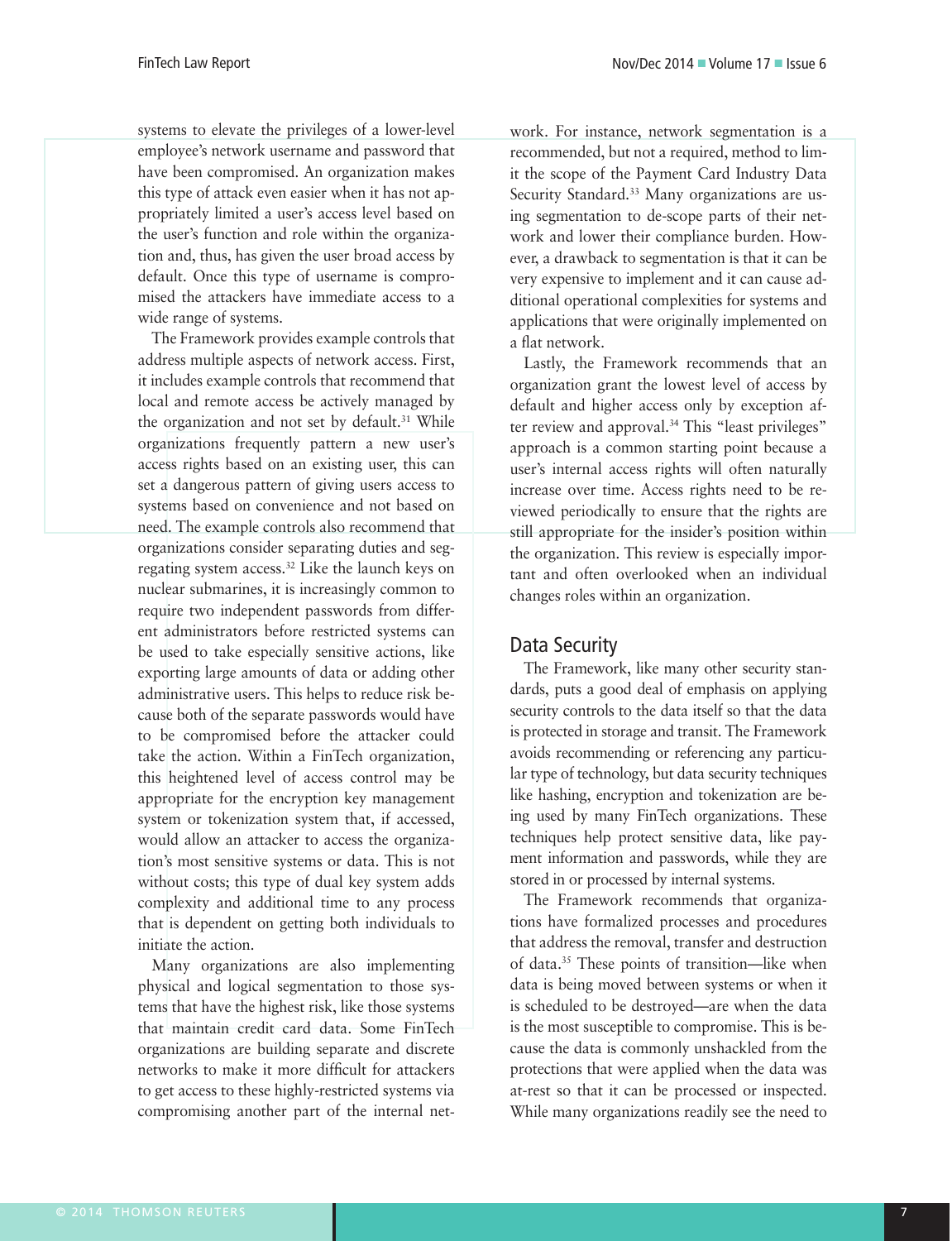protect the transmission of data when it leaves the boundaries of their network, more and more organizations also examining how to protect internal-to-internal data transmissions to limit an attacker's ability to access the data from other unrelated internal systems. In addition to protecting the data directly, organizations frequently implement data loss-prevention tools to monitor the movement of data and proactively attempt to stop the transfer of certain sensitive data elements (*e.g.*, Social Security numbers, driver's license numbers, or payment card information) before they leave the network.

Data security is particularly helpful because even when attackers gain access to a network or systems, if the data itself is protected it may be of no or limited value.

# **What is the Role of Counsel in Helping Address the Insider Threat?**

Today's cyberattacks come from a variety of directions. Even those that originate outside of an organization often leverage a vulnerability caused by a legitimate user inside of, or connected to the organization's network. Organizations that work to increase their understanding of how their own insiders can impact their overall cyber exposure can use this understanding to significantly improve their overall security posture. In-house counsel have certain knowledge, skills and experience that can be used to help their organizations address this insider threat.

The following outlines three core recommendations that organizations can use to better address the non-malicious insider threat. First, apply enterprise risk management programs to cybersecurity risks, including those risks created by insiders. Next, increase the frequency and relevancy of security training. Make sure that everyone has training designed to raise their awareness of those security threats that they are likely to face in their role. Lastly, the security tools used by an organization to protect its data and systems must be "easy" for the average insider to use. Security tools that get in the way of productivity or impede legitimate business activities will eventually be bypassed. Security needs to be incorporated

into the day-to-day operations so that security is in place by default and not by happenstance.

## Risk Management

As discussed above, organizations need to apply their formal risk-management processes to cybersecurity. This risk examination cannot focus solely on external factors but must also include those threats from within. The training and experience of attorneys makes them a specialized form of risk manager. They often have experience in helping their clients understand, predict and quantify legal risks. Counsel can utilize this experience to help assess different cybersecurity risks associated with their organization's insiders.

An organization's attorneys should volunteer to participate with their business peers in the periodic cyber-risk assessment sessions. In addition to their experience as risk evaluators, attorneys may also have firsthand knowledge of particular insider problems that are already plaguing the organization. This is important because the list of relevant threats should include those incidents that are already occurring within the organization or within its sector. In addition, the risk assessment should also look at insider threats that are common to all organizations, or relevant to unrelated entities outside their sector but that utilize a common infrastructure or systems.

However, some attorneys have a reputation for being too risk-averse, which could impede rather than enhance data security efforts. Thus, counsel should keep two ideas in mind to optimize their participation in the risk-assessment sessions. First, the primary objective in any risk-management exercise is to prioritize risk and not eliminate it, an impracticable and impossible task. This prioritization will help an organization to determine which risks should be addressed first, which can be deferred until later, and which can just be assumed by the organization and not addressed at all. This is especially important because most organizations do not have an unlimited amount of resources—financial, time or human—to try to tackle every possible risk. Those risks that are unlikely to happen, are adequately contained by existing mitigation efforts, or that only result in a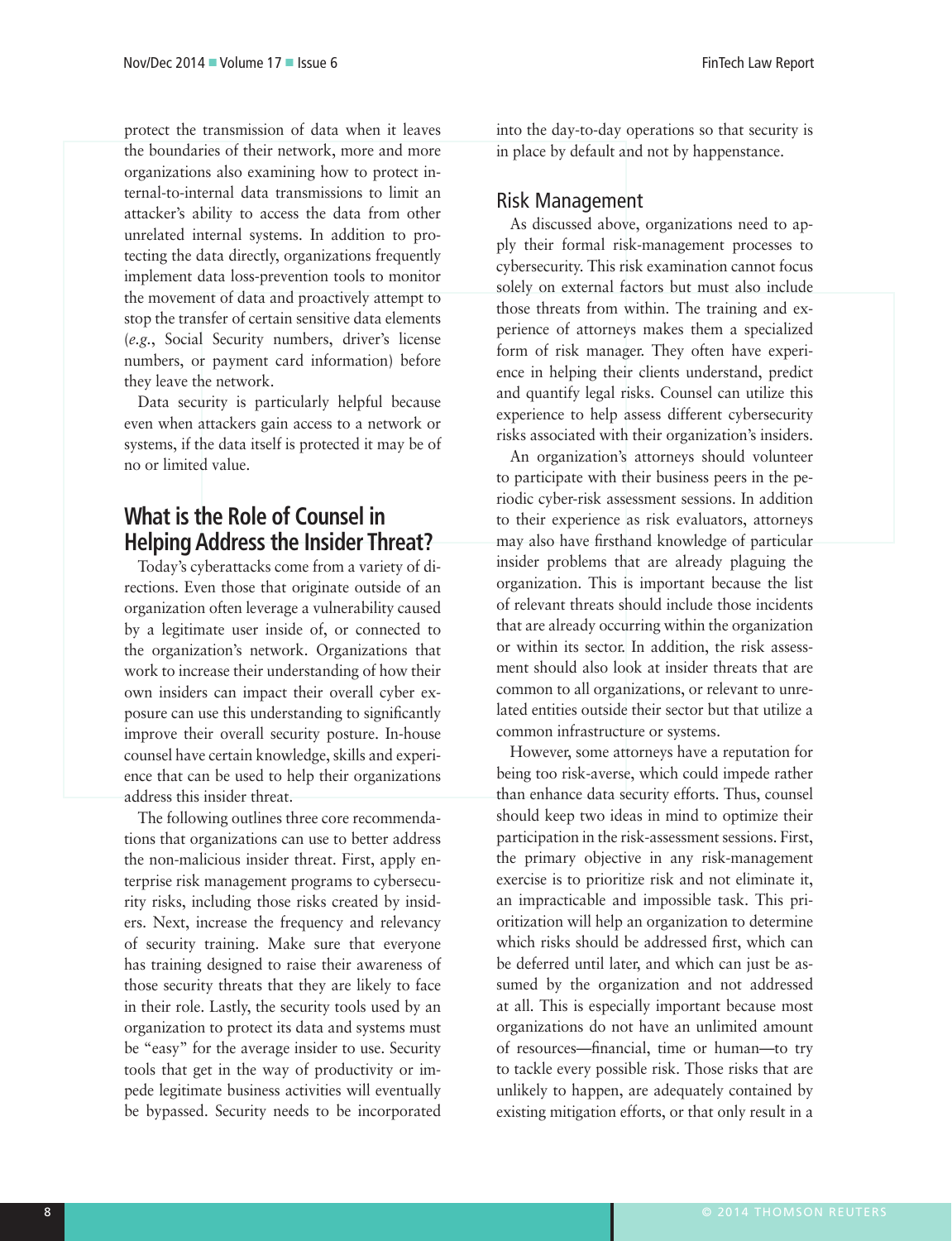negligible amount of harm can be de-prioritized. Some attorneys will have to adjust their own personal risk aversion and get comfortable with the fact that some risks will be left unaddressed.

Second, threats should not be viewed through a *worst-case scenario* prism. Not all risks will cause cataclysmic damages to, or bring about the end of the organization. Cybersecurity risks should be kept in perspective and normalized for other comparable risks, and the ultimate risk level may be lowered with the use of effective compensating controls. Counsel may need to rein in their *sky is falling* mentality in order to keep these risks in perspective.

Counsel may take the same types of skills that they already use to evaluate litigation, regulatory and other legal risks and apply those to assessing this type of cyber risk. So long as counsel can remember the objective of the risk assessment and can check any personal tendencies to be too riskaverse, they can be a valuable part of the team and help their organizations become more risk-aware.

## Training and Awareness

Insider education and awareness is one of the most important and cost-effective approaches that any organization can take to increase their security. Given the unavoidable "human factor," an organization's security teams will have to work hard in order to make the security controls as easy and as transparent as possible for insiders. Insiders serve on the front lines of the security defenses and, without proper training, they will open the doors and let the attackers in. Yet, with proper training, they can add another critical layer of defense that may be able to stop the attack or ring the alarm when they witness suspicious activity. In order for insider training to be effective, it must be relevant and timely, must include all of the insiders, must address personal devices and social media, and must allow insiders to sound the alarm when they observe security anomalies.

Security training should be appropriate and germane to the insider's role in its organization. It is no longer sufficient to sit everyone down on their first week and have them listen to the security training video or "sign off" on the security manual, which may or may not have been updated in a couple of years. There must be baseline security training on topics that are applicable to all insiders, such as secure password practices, email safety, connecting to the corporate network from home, reporting security violations, etc. Then, additional security training may be customized so that it relates to those specific threats that each audience of insiders is likely to face. For instance, employees in a call center need to know more about social engineering and how to properly store sensitive customer information in the designated fields of customer databases. Meanwhile, application developers may need specialized training on secure coding practices because that is relevant to their role. This tailored training may be grouped for insiders with similar roles.

Organizations are also experimenting with just-in-time and contextualized learning. This is training that is delivered right before the content is needed and in context with the user's actions.<sup>36</sup> For example, if an insider was reviewing instructions on how to use the organization's email program, the instructions would also provide contextual security training on why not to open attachments from unrecognized senders and how to report emails that appear to be phishing for information.37 Similarly, some organizations are starting to introduce training content outside of their formal training systems, like security newsletters, security awareness activities, and short 30-second security "commercials" that play when a user first logs into their computer. Training offered once a year or just at the time of hire is not enough; in order to raise security awareness organizations must find dynamic ways of regularly introducing security training amongst their insiders.

The training should be short. Research conducted on the edX's open online course library suggests that the optimal length of video-based training should be six minutes or less, otherwise trainee engagement starts to drop.38 At this short length, security topics need to be broken up so that they can more easily be segmented into short training modules. Shortened training courses also benefit the organization because they are easier to schedule and are less disruptive to business operations since they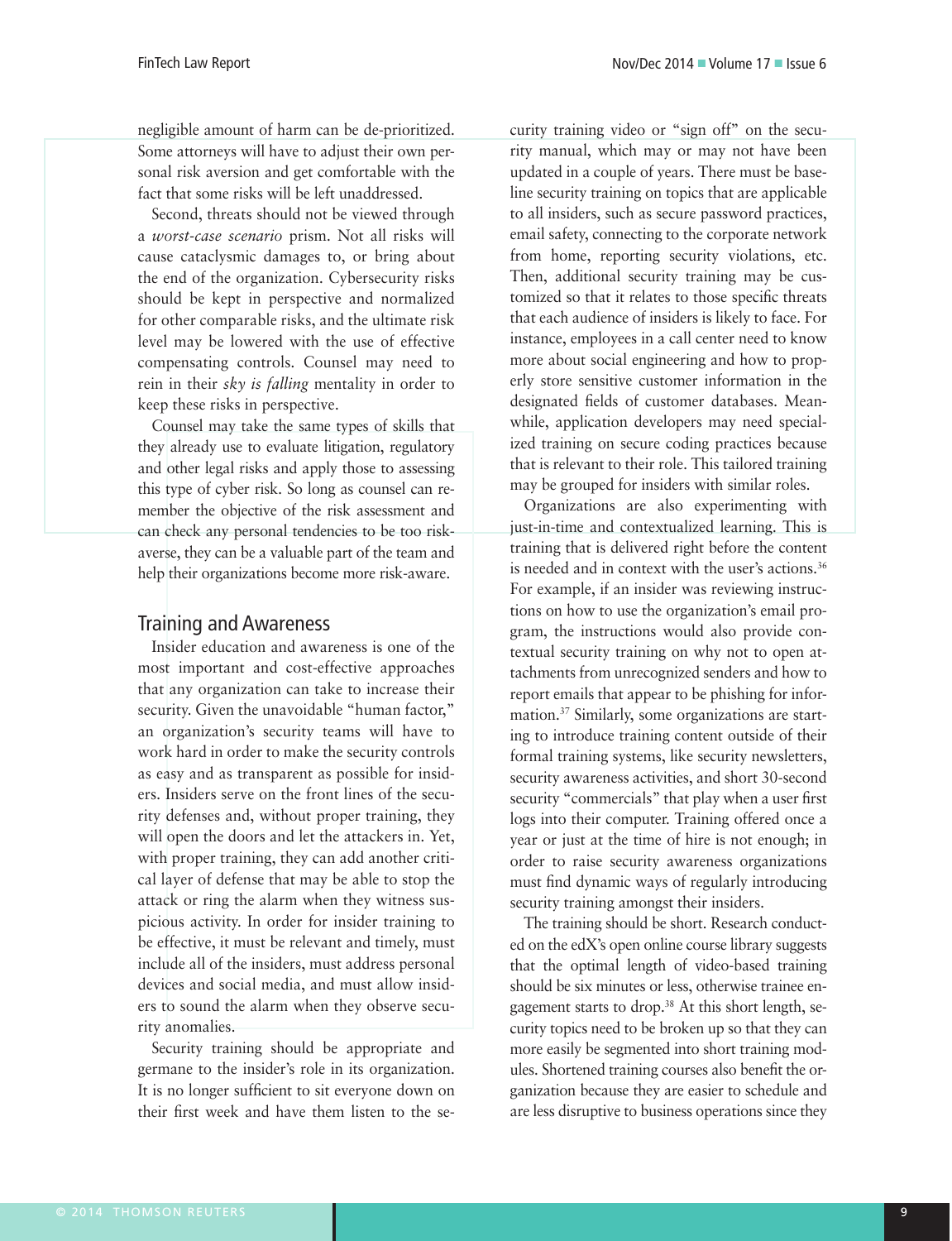do not require insiders to be away from their work for long periods of time. Also, shorter training sessions can be given more frequently throughout the year without being more of a burden.

The more rights and access that insiders have within an organization means that they will need more training and a higher degree of security awareness. A group that commonly gets bypassed by the required training is the organization's senior managers. Often they are "too busy" or no one wants to bother them to make sure that they have taken the required security training. This is especially dangerous for this group because they are frequently targeted by attackers as they often travel outside the office necessitating that they connect to untrusted networks that are more difficult to secure, often use the newest devices that have not been fully vetted, and are also more prone to lose their phones or laptops. These individuals also routinely have default access to a broad set of systems and data, which means when their accounts or devices are compromised, the attackers are able to obtain a wealth of information directly or have the *de facto* means to access other internal systems. Organizations will have to find innovative ways to raise the security awareness of their senior managers.

Training today is not limited just to organization-issued devices and internal systems. Even when an organization has not adopted a "bring your own device" policy, more and more insiders are using their personal devices to conduct business by accessing their work email on personal smartphones or connecting back into the corporate network from their home PC. The recent data breach at JPMorgan that affected more than 70 million households reportedly originated when attackers were able to install malicious code on a bank employee's personal computer and then utilized that compromised personal device to move further into the bank's internal systems.<sup>39</sup> Any device that connects to or communicates with an organization's internal systems has the potential to be a way in to steal its data. Thus, effective training needs to address when and how individuals may use their personal devices for work and, when permitted, what steps must be taken to help

protect the systems and data while they are connected to the network.

Training, however, cannot be limited to personal devices. More and more people are using social media for both personal and professional reasons. Training should caution insiders about sharing information online that could compromise an institution's security. For example, "out-of-office" email notifications illustrate a potential weakness. If an employee's title is "senior database administrator" and that employee broadcasts to the world that she will be away on vacation in a region where she will not be checking her work email, she may just be signaling to a prospective attacker that they should try to change her network password through social engineering during a time when she is less likely to notice any changes to her password. Lastly, social media may be a threat itself since there have been reports that some cyber criminals may be posing as recruiters in order to identify and compromise an organization's insiders.40

Finally, insiders have to be able to sound the alarm. Training and security awareness materials that provide clear directions on when and how to report suspected security breaches serve to boost data security efforts. An organization cannot take advantage of the thousands of ears and eyes associated with its insiders unless it has a systematic way to funnel their reports to its security teams. Easy to use email addresses or telephone hotlines are one way to encourage insiders to report potential security more quickly. When reported, an organization must have the teams and response plans in place and be ready to respond. There is nothing worse than when someone promptly alerts an organization to a security problem only for it to remain unread or not responded to because the organization failed to appropriately staff or prepare its security teams.

An organization should also consider how its external contractors and vendors may report suspected security problems. If they are not able to access the same mechanism used by its employees, the organization should consider establishing clear points of contact that can be provided during the vendor on-boarding process. Relying on vendors to contact their business point of contact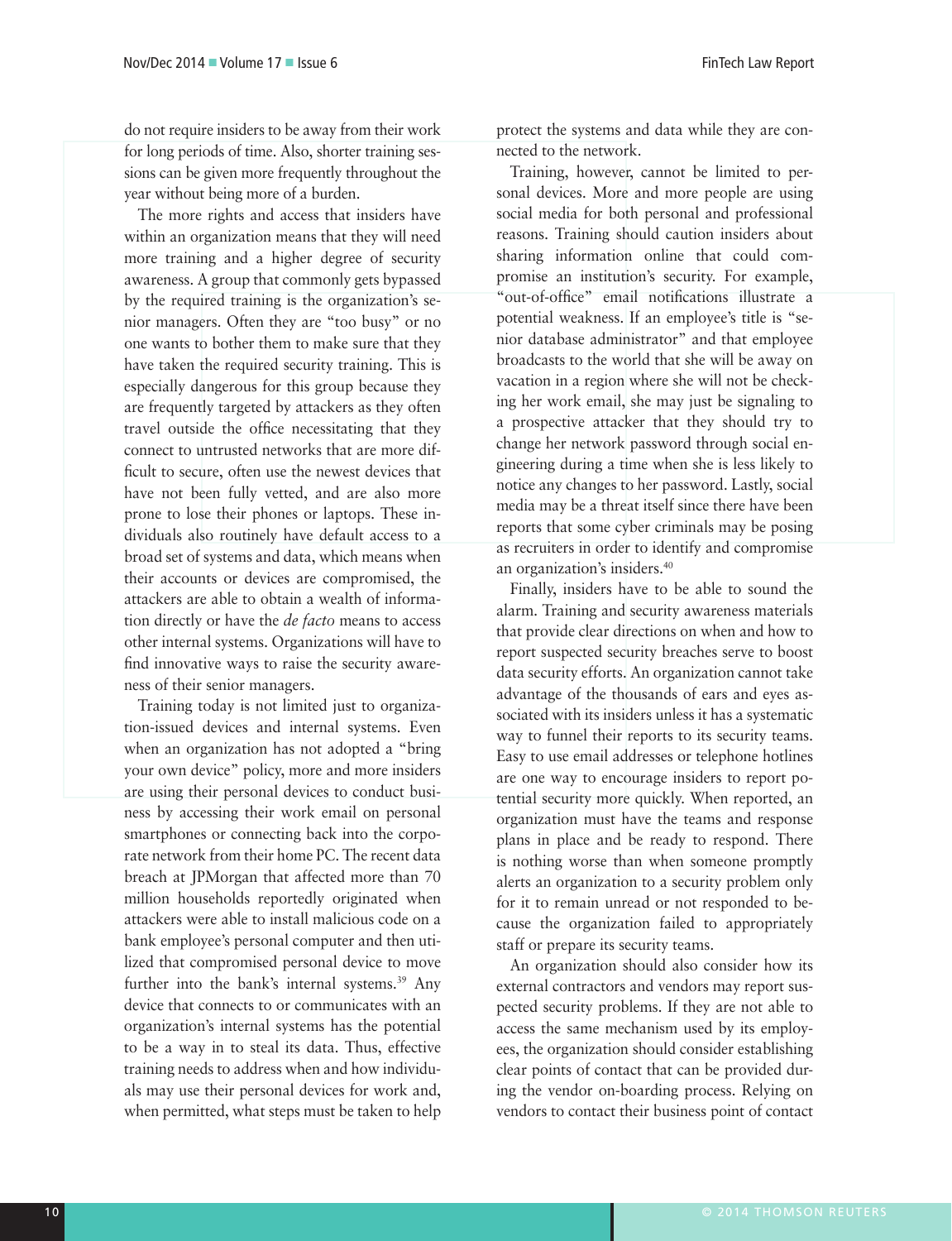with security concerns may take too long and be a less reliable way to get this information into the hands of the teams that are prepared to respond.

Counsel can help in two ways. First, they must take the security training and awareness courses. Counsel often have access to the most sensitive and proprietary information within an organization. Being trained will help ensure that they are properly protecting this information when it is saved or shared in and outside of the organization. Being properly educated about how to use the security tools available within the organization should also help its attorneys from inadvertently creating security problems. Secondly, inside counsel must be a cheerleader for good security practices. As they work with internal clients, they should set a good example of how to follow the organization's security protocols. When their internal clients or legal colleagues need security assistance, they should direct them to the training and awareness materials that are available. Even better, they can connect them with someone in the security department that can help apply the appropriate security controls to their business project. If counsel assist with contract negotiations, they should make sure the vendors have been run through the organization's security due diligence process so that any security considerations can be included in the contract.

A properly administered security training and awareness program can be a cost-effective way to increase the security of an organization. In order to leverage an organization's insiders to assist in its defense, it must equip them with the knowledge about how to use the existing security tools that are available and how to promptly report security issues to the organization's team of security first-responders.

## Security Must Be Easy and by Default

The reality (and challenge) is that security is inconvenient. It takes longer, it is harder, and often gets in the way of whatever the organization's insiders are trying to accomplish. To be effective, security needs to be *easy*. In order to be easy it needs to be automatic. It needs to be running in the background and as transparent as possible to the insiders. Automated security controls—like end-to-end encryption and data loss prevention systems—that can be running without any action or intervention from insiders are more likely to be effective. They are more effective because they are less likely to get in the way of business activities, and then get turned off or circumvented by insiders. In addition to being automatic, security also needs to be the default in as many areas as possible. Insiders are creatures of habit; they are not likely to turn security on without prompting, but they are also not likely to turn security features off unless they are given a reason.

An insider already has too many passwords. The average person is trying to remember the passwords for 25 personal and professional accounts at any given time.<sup>41</sup> To make matters worse, it is common to have different password complexity requirements—minimum number of characters, use of uppercase and lowercase values, mix of numbers, letters and special characters—that makes it more difficult for someone to remember *all* of their passwords. As a result insiders are doing one of two things. They are writing down their passwords—on sticky notes under their keyboard, in notes on their phone or, even worst, in files kept by their administrative assistant. Or, they have adopted a scheme to make the password easier to remember which in turn usually makes the password easier to guess. FinTech organizations can help by consolidating the number of passwords that are needed within the organization. This frequently is facilitated by a single-sign-on system that allows insiders to use a single username and password to login to all or many of the standalone systems that formerly required a unique username or password. Reducing the number of passwords will increase the security of the organization because fewer passwords will be lost or compromised as a result of poor password habits.

FinTech organizations can also help by evaluating new methods of allowing users to create passwords that are both difficult to crack and also easier to remember (without the sticky notes). Early research out of Carnegie Mellon University's CyLab suggests that it is actually more secure to allow the use of passphrases instead of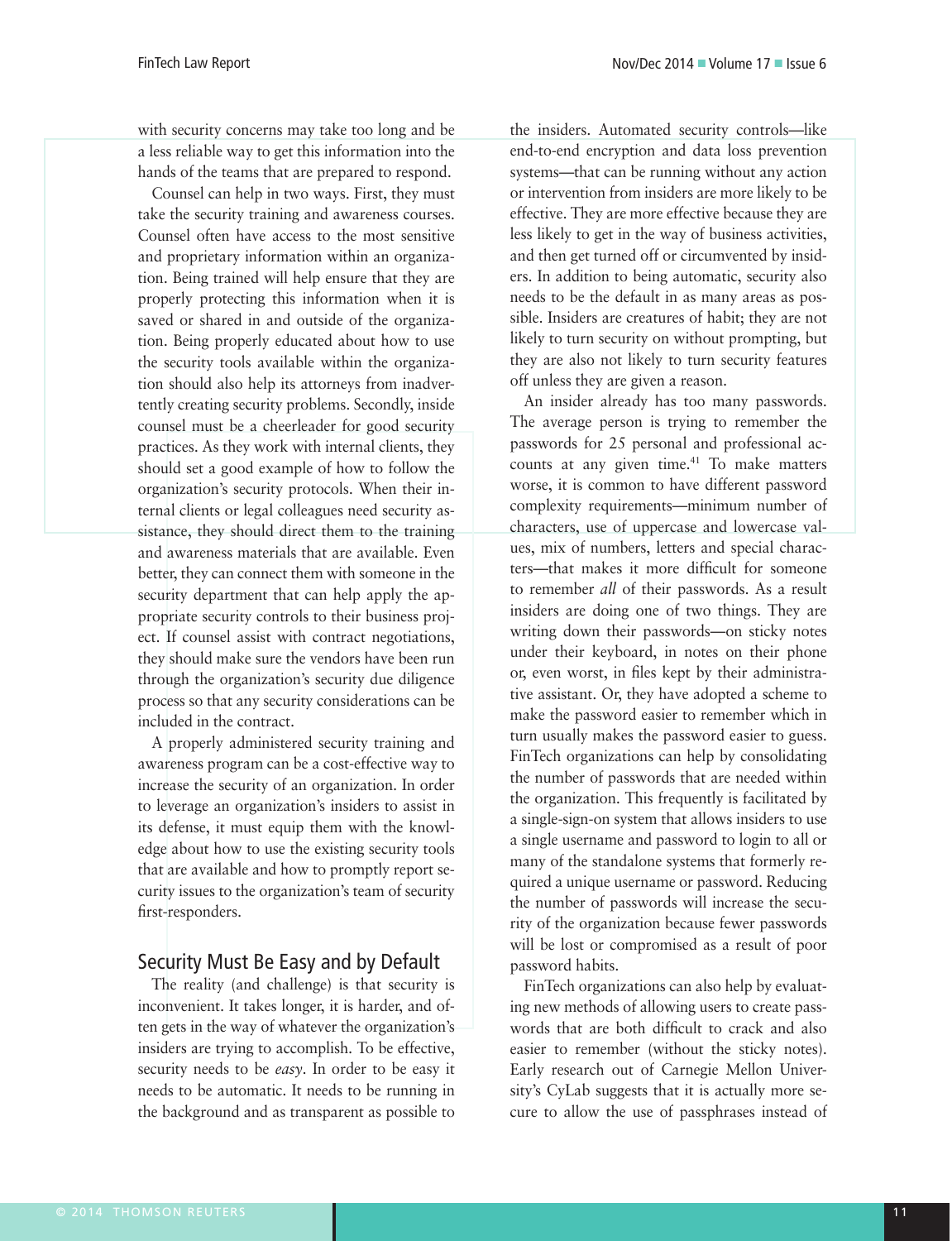complex passwords.42 A passphrase is a string of common words that are otherwise unconnected and have no meaning on their own. For instance, a passphrase could be a color, animal, thing and place—"OrangeGoatBusNewYork." The passphrase ends up being longer than the average 8-to-10 character passwords and because it can be expressed in a standard sentence ("I saw an *orange goat* driving a tour *bus* in *New York*") passphrases are easier to remember. A passphrase like the above has 93.1 bits of entropy which would take billions of years longer to crack then a standard 8-to-10 character password.<sup>43</sup>

Another principle of human nature to keep in mind is that people cheat. When things become too difficult, when they run out of time, or when security becomes an impediment to accomplishing a business priority, even well-intentioned insiders will cheat. Cheating is usually a signal that security programs are causing friction within the organization. To help reduce this friction, stringent security controls should only be applied on an *as needed* basis because applying them too broadly will encourage more cheating. Additionally, many security controls are launched with very little or no user testing. The result is that the controls work well in theory but not in practice. They do not interoperate well with other internal systems, are not intuitive enough for insiders to understand how to use without more in-depth training, or do not mesh well with the culture of an organization. Security departments should conduct extensive user-acceptance testing, solicit and incorporate feedback and rigorously test the new insider-facing security systems before they are deployed into production. This up-front work will help to minimize the number of insiders that fail to utilize the security controls or, because they interfere with existing business practices, try to circumvent the organization's controls.

When insiders violate the organization's security rules there must be enforcement with meaningful consequences. Rules that are not actively enforced are not effective. A lack of consequences within an organization suggests that security is not a valued priority. Enforcing an organization's security rules demonstrates that security is a priority and an important value to the organization.

Adequate enforcement also helps create a culture of personal responsibility that reinforces that all insiders, at all levels, have an important role in helping protect the organization's electronic assets. Building this culture has to start at the top, if an organization's senior managers openly boast about not following the internal security protocols or ignoring security standards when implementing business projects, then their teams will get the message that security is not important, it is not a priority, and can be openly circumvented without consequence.

As noted above, cheating is usually a symptom that one of the controls is causing friction within an organization. There are several common things that might be causing this friction. First, the security controls are overly restrictive. Organizations should apply the most onerous security controls *only* to their most sensitive systems and data. If they try to apply those same heightened controls everywhere and to everything, then they are not recognizing that there are varying degrees of security and not everything needs maximum protection. An organization's security programs need to be balanced and reasonable, given the associated riskiness of the situation. Second, the friction may be a signal that the security control is not well-implemented from within the organization. If the control does not work well with other internal systems or interferes with legitimate business practices, insiders will always choose business priorities over security considerations. This underscores the importance of conducting an impact assessment and user-acceptance testing; indeed, the organization should treat the roll-out of new security controls much like it would roll out any new consumer product to help ensure that the control can and will be adopted. Last, failure to adopt may result because insiders do not know how to adopt the control, or do not understand the importance of the control. An organization can minimize this point of friction with a good security training and awareness program.

# **Conclusion**

FinTech organizations are under a constant and growing cyber assaults from attackers that want to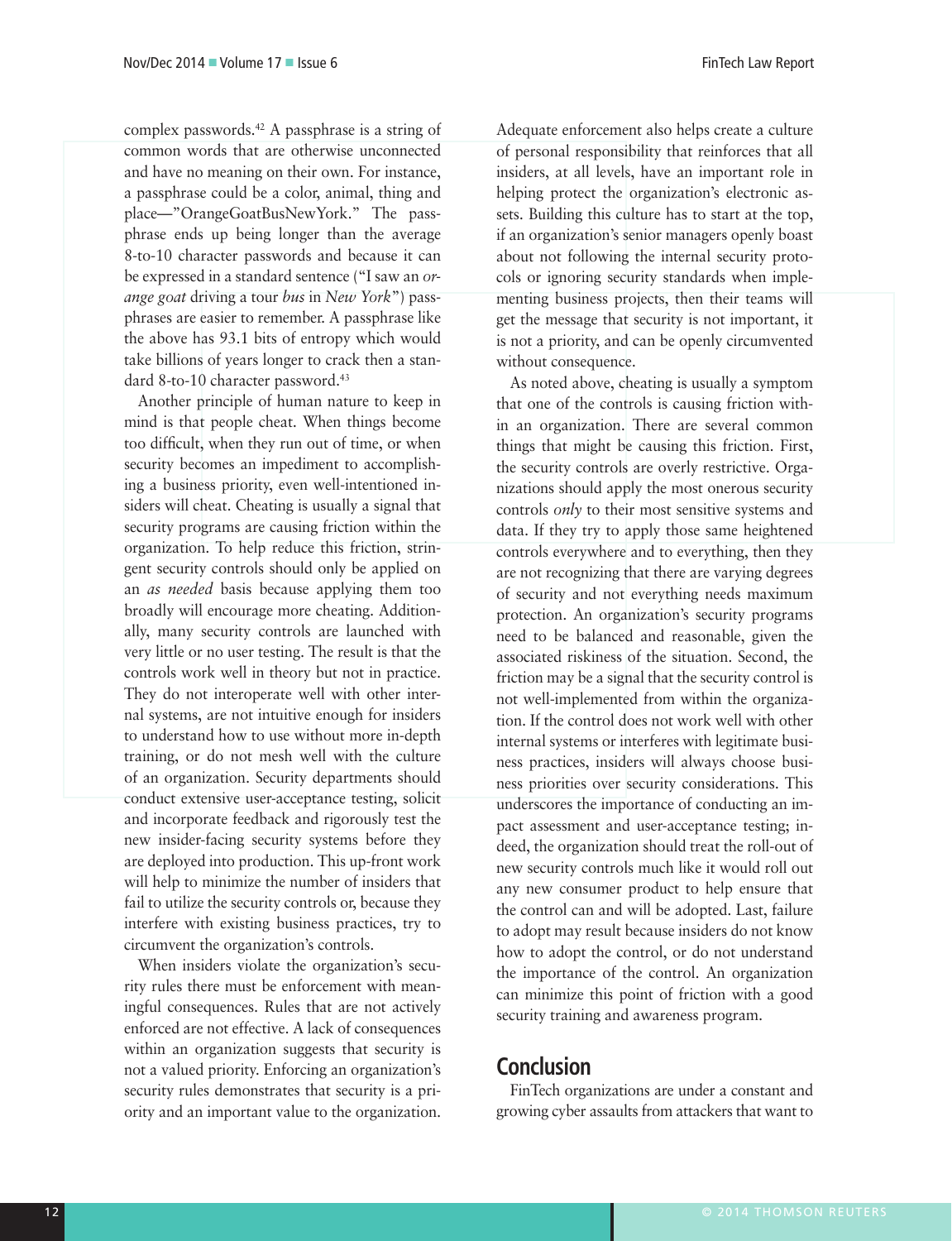disrupt their systems and steal their data. In addition to traditional hardware- and software-based security controls, FinTech organizations should evaluate and address those cyber risks caused by its insiders—both within and outside of their organization. These insiders have been the root cause of recent cyber events and organizations can increase their security posture by increasing their focus on addressing these insider threats.

Nevertheless, organizations that can incorporate the insider threat into their risk assessment, increase their focus on security training and awareness, and work to make their security controls easier and more transparent will improve their ability to identify, respond to and recover from cyber threats caused by insiders.

#### **NOTES**

- 1. The Cybersecurity Framework, launched in February, was compiled by the U.S. Department of Commerce's National Institute of Standards and Technology (NIST) with input from the private sector. The Framework represents efforts to develop a voluntary how-to guide for key organizations with critical infrastructure to enhance their cybersecurity. The Framework is a key part of Pres. Obama's Executive Order on "Improving Critical Infrastructure Cybersecurity" that he announced in the 2013 State of the Union.
- 2. Wade H. Baker et al., Verizon Business, 2014 Data Breach Investigations Report (DBIR) at p. 6 Fig. 2 (Apr. 2014), available at http://www.verizonenterprise.com/DBIR/2014.
- 3. 2014 Cost of Data Breach Study: United States, conducted by Ponemon Institute and sponsored by IBM (May 2014), available at http://www-935.ibm.com/ services/us/en/it-services/security-services/costof-data-breach/ (registration required).
- 4. See e.g., Prepared Statement of the FTC, Data Breach on the Rise: Protecting Personal Information from Harm before the Committee on Homeland Security and Governmental Affairs, U.S. Senate (Apr. 2, 2014); see also Interagency Guidelines Establishing Standards for Safeguarding Customer Information, 66 Fed. Reg. 8616, 8633 (Feb. 1, 2001) (Intending to protect customer information held by banks and requiring regulated banks to "implement a comprehensive written information security program that includes administrative, technical, and physical safeguards appropriate to the size and complexity of the bank and the nature and scope of its activities.")
- 5. Prepared Statement of the FTC, Data Breach on the Rise, supra.
- 6. In Re TJX Cos., Inc., No. C-4227 (F.T.C. July 29, 2008) (consent order), available at http://www. ftc.gov/enforcement/cases-and-proceedings/ cases/2008/08/tjx-companies-inc-matter.
- 7. Nathalie Grover and Narottam Medhora, AT&T says some customers being informed of August data breach, Reuters.com (Oct. 7, 2014), available at http:// www.reuters.com/article/2014/10/07/us-at-tcybersecurity-idUSKCN0HW02Y20141007.
- 8. Vermont Department of Consumer Protection, Data Security Breach Notice Letters, AT&T letter to Consumers re. Security Breach (Oct. 1, 2014) (disclosing employee accessed account information without authorization), available at http://ago.vermont.gov/assets/files/Consumer/ Security\_Breach/AT&T%20ltrt%20Consumer%20re%20Security%20Breach.pdf.
- 9. Press release, Jimmy John's Franchise, LLC, "Jimmy John's Notifies Customers of Payment Card Security Incident" (Sept. 24, 2014), available at https:// www.jimmyjohns.com/datasecurityincident.
- 10. Id.
- 11. Announcement from Pres. and CEO John Gainor, Am. DairyQueen Corp., Data Security Incident, (Oct. 9, 2014), available at http://www. dairyqueen.com/us-en/datasecurityincident/?lo calechange=1&.
- 12. Id.
- 13. Press release, Goodwill Industries International, "Goodwill Provides Update on Data Security Issue" (Sept. 2, 2014), available at http://www. goodwill.org/press-releases/goodwill-providesupdate-on-data-security-issue.
- 14. Id.
- 15. JP Morgan Chase & Co., Current Report (Form 8-K), (Oct. 2, 2014), available at http://www.sec.gov/Archives/edgar/data/19617/000119312514362173/ d799478d8k.htm.
- 16. Jessica Silver-Greenberg et al., "JPMorgan Chase Hacking Affects 76 Million Households,", New York Times (Oct. 2, 2014), available at http:// dealbook.nytimes.com/2014/10/02/jpmorgandiscovers-further-cyber-security-issues/?\_ php=true&\_type=blogs&\_r=0.
- 17. Emily Grazer and Danny Yadron, "J.P. Morgan Says About 76 Million Households Affected by Cyber Breach," Wall Street Journal (Oct. 2, 2014), available at http://online.wsj.com/articles/jp-morgan-says-about-76-million-householdsaffected-by-cyber-breach-1412283372.
- 18. Framework for Improving Critical Infrastructure Cybersecurity Version 1.0, The National Institute of Technology & Standards (NIST) (Feb. 12, 2014), available at http://www.nist.gov/ cyberframework/upload/cybersecurity-framework-021214.pdf.
- 19. Exec. Order No. 13636, 78 Fed. Reg. 33 (Feb. 19, 2013), available at http://www.gpo.gov/fdsys/pkg/ FR-2013-02-19/pdf/2013-03915.pdf.